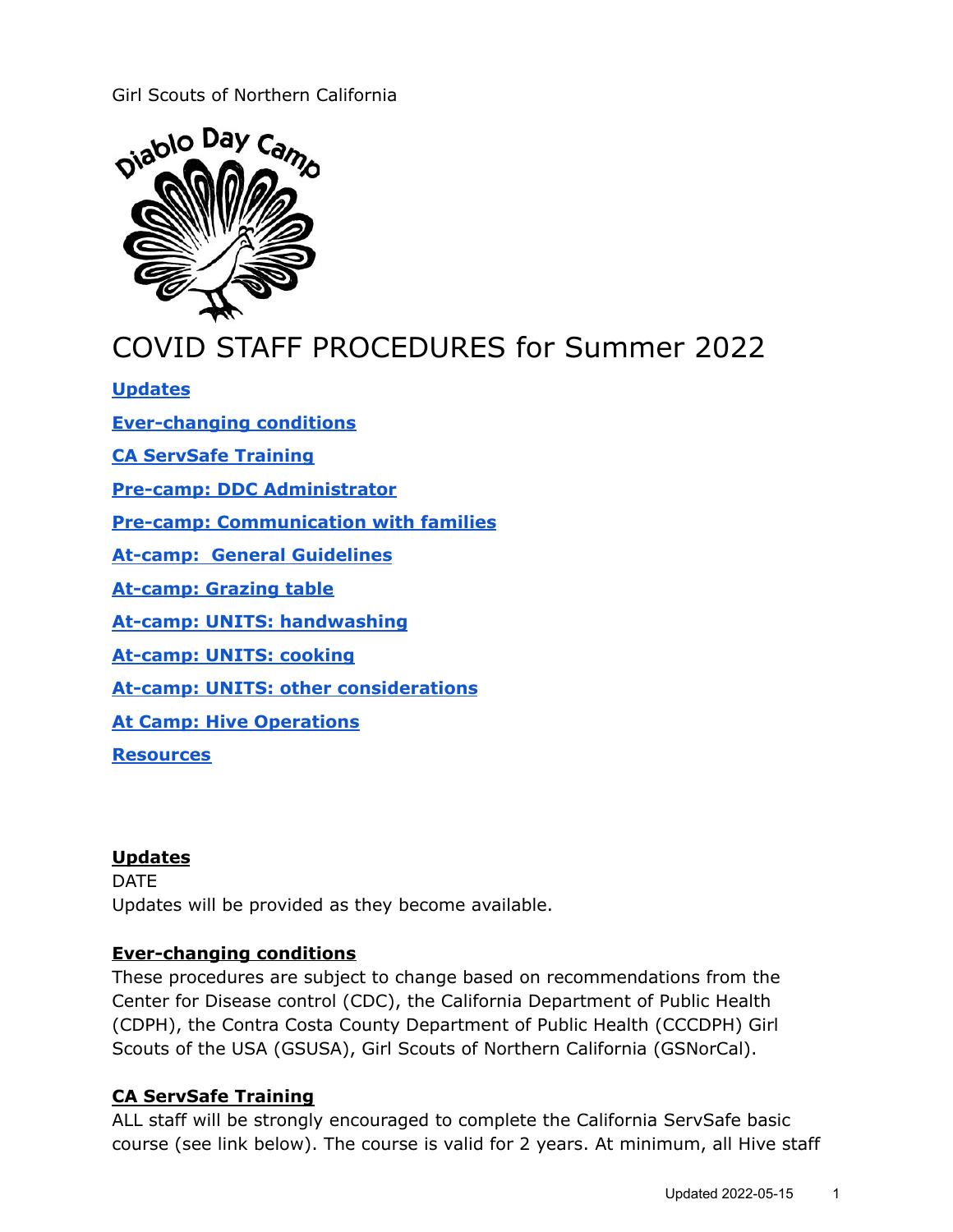and at least 1 person per unit will be certified. Having both unit leaders trained would be preferable. This course takes 1.5 to 2 hours to complete. Those hours will be applied towards volunteer training requirements.

Link to the basic ServSafe CA Food Handler training. [ServSafe®](https://www.servsafe.com/access/SS/Catalog/ProductDetail/SSECT6CA?gclid=CjwKCAjwvMqDBhB8EiwA2iSmPNTUKRFE-KqIT29TJc80tyV35G2KDpz3tycEVU6IqBaJJu-qBYwrXRoCQtYQAvD_BwE) Product Details

There is a FREE add-on course that people are encouraged to take: <https://www.servsafe.com/Landing-Pages/Free-Courses>

#### <span id="page-1-0"></span>**Pre-camp: DDC Administrator**

Who:

● Palatino

Supplies needed:

● DDC COVID Safety Plan and DDC COVID Staff Procedures

Procedure:

- Maintains HIPPA confidentiality requirements
- Fields COVID related questions before, during and after all sessions
- Ensures the implementation of the DDC COVID Safety Plan and DDC COVID Staff Procedures
- Communicates with session directors when needed
- Keeps COVID paperwork until the end of camp to turn into GSNorCal
- Manages a response in the event there is a positive/or suspect positive case and notify Session Directors promptly in the event of a suspected or confirmed case of COVID.
- Consults authoritative websites for latest information and recommendations.

## <span id="page-1-1"></span>**Pre-camp: Communication with families**

Who:

● Palatino

Procedure:

- emails through RegPack to all families about COVID safety plan and staff procedures.
- Remind participants to stay home when sick.
- Refer participants to GSNorCal COVID guidelines: [https://www.gsnorcal.org/en/our-council/news/2020/coronavirus-preparedne](https://www.gsnorcal.org/en/our-council/news/2020/coronavirus-preparedness.html) [ss.html](https://www.gsnorcal.org/en/our-council/news/2020/coronavirus-preparedness.html)

## <span id="page-1-2"></span>**At-camp: General Guidelines**

Who:

● ALL participants

Procedure:

- Whenever possible, participants will wash their hands between different activities. When hand washing is not feasible, sanitizing gel will be used.
- Physical distancing will be maintained to the greatest extent possible.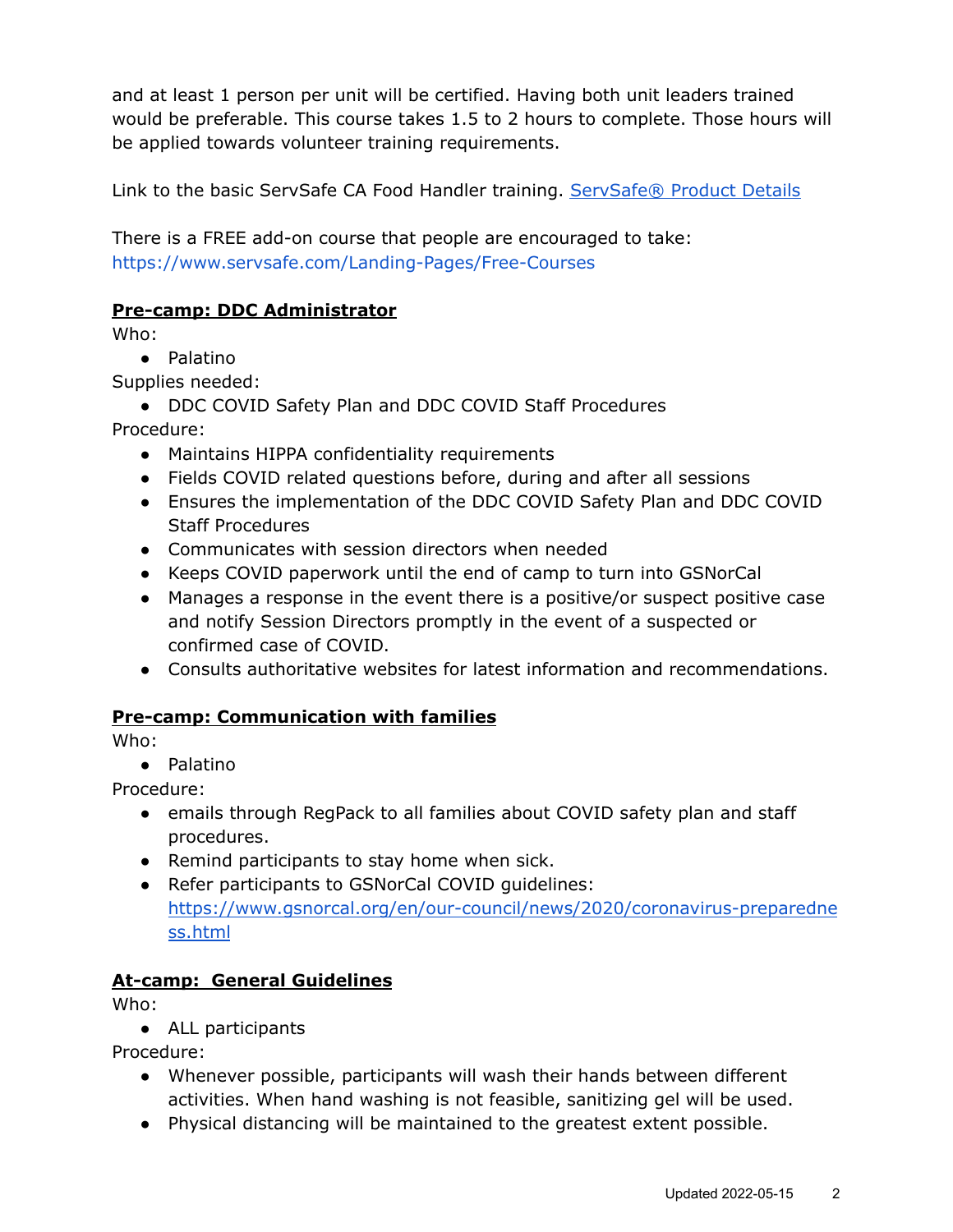# <span id="page-2-0"></span>**At-camp: Grazing table**

Who:

- All volunteers: adult and teenagers Supplies needed:
	- Gel sanitizer

Procedure:

- Gel sanitizer will be readily available at each table.
- Participants will be encouraged to either bring store-bought pre-packaged items, OR individually wrapped home-made items. It is suggested that directors discourage people from bringing items from home and allow hive people to shop for individually wrapped items to put out.

# <span id="page-2-1"></span>**At-camp: UNITS: handwashing**

Who:

● Unit Leaders, elves and campers

Supplies needed:

- Hand sanitizing gel
- Gallon-size clean milk jug or other clean-water container
- Small size trash can or other container to collect gray water
- Pump soap
- Pop-up paper towel dispenser and towels

Procedure:

- Campers will be guided to wash hands or use sanitizing gel:
	- whenever they enter or leave the unit
	- between activities if sharing equipment or supplies
	- before and after preparing or eating food
	- after using the restroom, after sneezing, coughing
- Handwashing stations will be set up in each unit. Each unit will have a pop-up paper towel dispenser and a container for gray water. This is to avoid congregating at the biffys where physical distancing may be difficult to maintain. Campers will be instructed to get one pump of soap, rub for 20 seconds and then rinse under running water.
- Bandanas are NOT to be used as hand towels. They should not be used as face masks, but they are better than nothing. Bandanas will not be allowed as face coverings on the range while shooting. Bandanas ARE allowed as a fashion accessory as a scarf or head covering.

# <span id="page-2-2"></span>**At-camp: UNITS: cooking**

Who:

● Unit Leaders, elves and campers

Supplies needed:

● Disposable gloves

● Masks

Procedure:

● At least one adult in each unit will be California ServSafe certified.